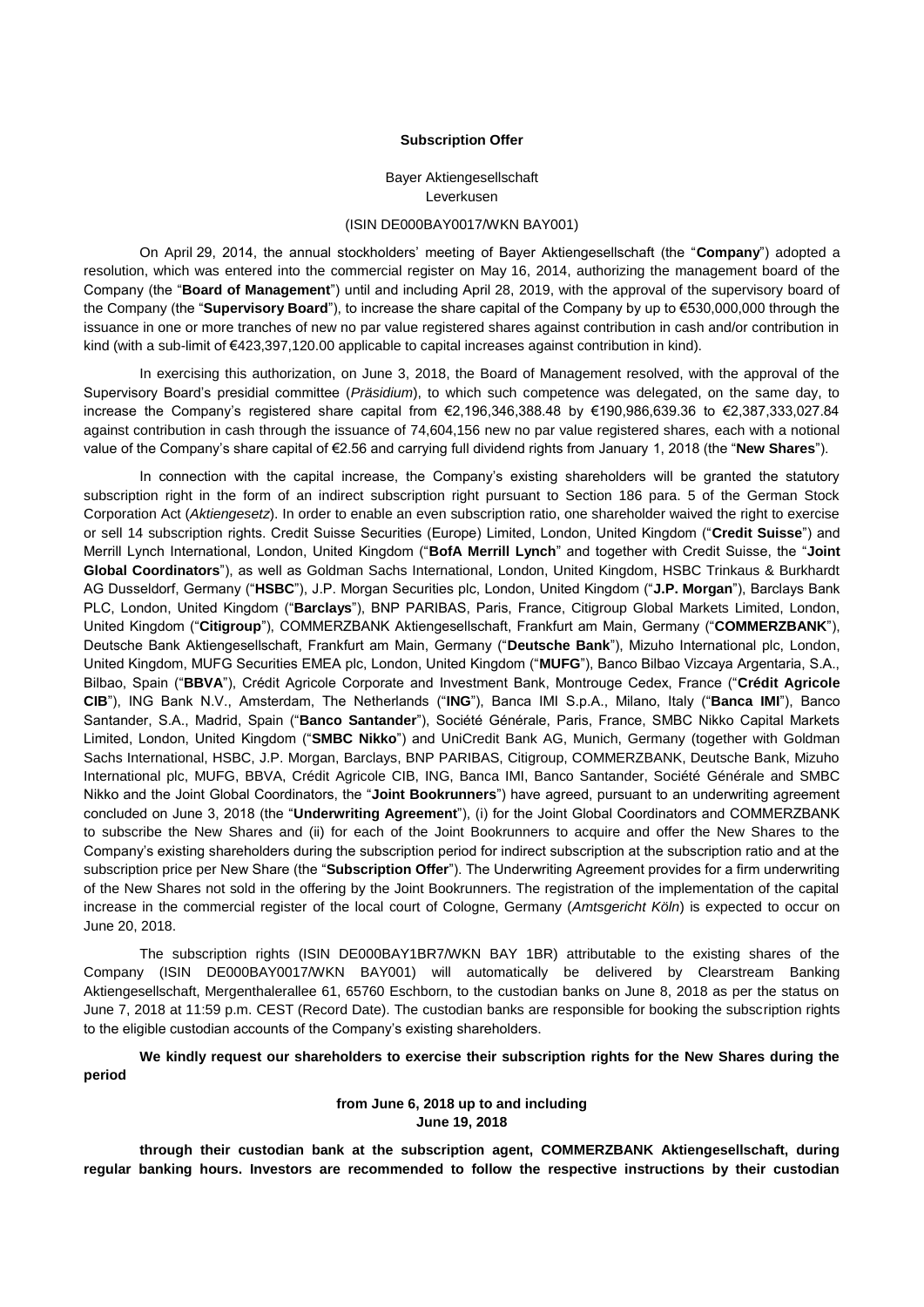**banks. Subscription rights that are not exercised in a timely manner will lapse and be of no value. No compensation will be payable for subscription rights that are not exercised.**

The subscription agent has its registered office in Frankfurt am Main, Germany.

**In accordance with the subscription ratio of 23:2, 23 existing shares of the Company entitle the holder to subscribe for two New Shares at the subscription price per New Share. Shareholders may only subscribe for one share or multiples thereof. The notice of the exercise of subscription rights is binding upon its receipt by the subscription agent and cannot be altered afterwards. The exercise of the subscription rights is, however, conditional upon the registration of the implementation of the capital increase in the commercial register and subject to the other limitations set forth below under "***[Important Notice](#page-1-0)***."**

# *Subscription Price*

The subscription price per New Share is €81.00. The subscription price must be paid at the latest on June 19, 2018.

# *Trading in Subscription Rights*

In connection with the Subscription Offer of the New Shares, the subscription rights (ISIN DE000BAY1BR7/WKN BAY 1BR) for the New Shares and fractional amounts of subscription rights will be traded on the regulated market (*regulierter Markt*) (Xetra and Xetra Frankfurt Specialist) of the Frankfurt Stock Exchange during the period from June 6, 2018 up to and including June 15, 2018. Neither the Company nor the subscription agent will apply for admission of the subscription rights to trading on any other stock exchange. The market price of the subscription rights depends, *inter alia*, on the development of the price of the Company's shares but it may deviate substantially from the price of the Company's shares. No compensation will be paid for subscription rights not exercised. Upon expiration of the subscription period, subscription rights not exercised will lapse and be of no value. The purchase of 23 subscription rights enables the exercise of the subscription rights for the purchase of two whole New Shares, i.e*.*, two New Shares may be purchased for 23 subscription rights.

As of June 6, 2018, the existing shares of Bayer Aktiengesellschaft (ISIN DE000BAY0017/WKN BAY001) will be quoted as "ex-rights" on the regulated market of the Frankfurt Stock Exchange and the stock exchanges of Berlin, Dusseldorf, Hamburg, Hanover, Munich, and Stuttgart.

Credit Suisse may effect transactions on behalf of the Joint Bookrunners to provide liquidity for fair and orderly subscription rights trading and other measures customarily undertaken in this regard, such as, in particular, purchasing and selling subscription rights for New Shares or undertaking hedging transactions in the Company's shares, subscription rights or corresponding derivatives. Such measures and hedging transactions may influence the stock price or market rate of the subscription rights and shares in the Company. However, there is no guarantee that active trading in the Company's subscription rights will develop on the aforementioned stock exchanges and that there will be enough liquidity during the period of subscription rights trading.

The price of the subscription rights is determined continuously during the ordinary times of trading. On June 15, 2018, the subscription rights trading on Xetra will end with a closing auction starting not before 11:45 a.m. CEST and on Xetra Frankfurt Specialist with an independent special auction starting at 12:00 (noon) CEST.

**The market price of the subscription rights is determined by the development of the price of the Company's shares but may be subject to stronger fluctuations than the share price.**

### <span id="page-1-0"></span>*Important Notice*

**Prior to making a decision to exercise, purchase or sell subscription rights for the New Shares, shareholders and investors are advised to carefully read the securities prospectus dated June 5, 2018, for the public offering of the New Shares (the "Prospectus") and to take particular note of the risks described in the section "***1. Risk Factors***" of the Prospectus and to consider such information when making their decision. In light of the potentially high volatility of equity prices and the market environment, shareholders should inform themselves of the Company's current share price before exercising their subscription rights for the New Shares at the subscription price.**

**The Joint Bookrunners are entitled to terminate the Underwriting Agreement or decide, together with the Company, to extend the subscription period under certain circumstances. These circumstances include, in particular, material adverse changes in the business or financial condition, prospects, shareholders' equity, or results of operations of the Company and/or its subsidiaries, a rating downgrade, material restrictions on stock exchange trading or banking activities, the outbreak or escalation of hostilities or war, or the occurrence of acts**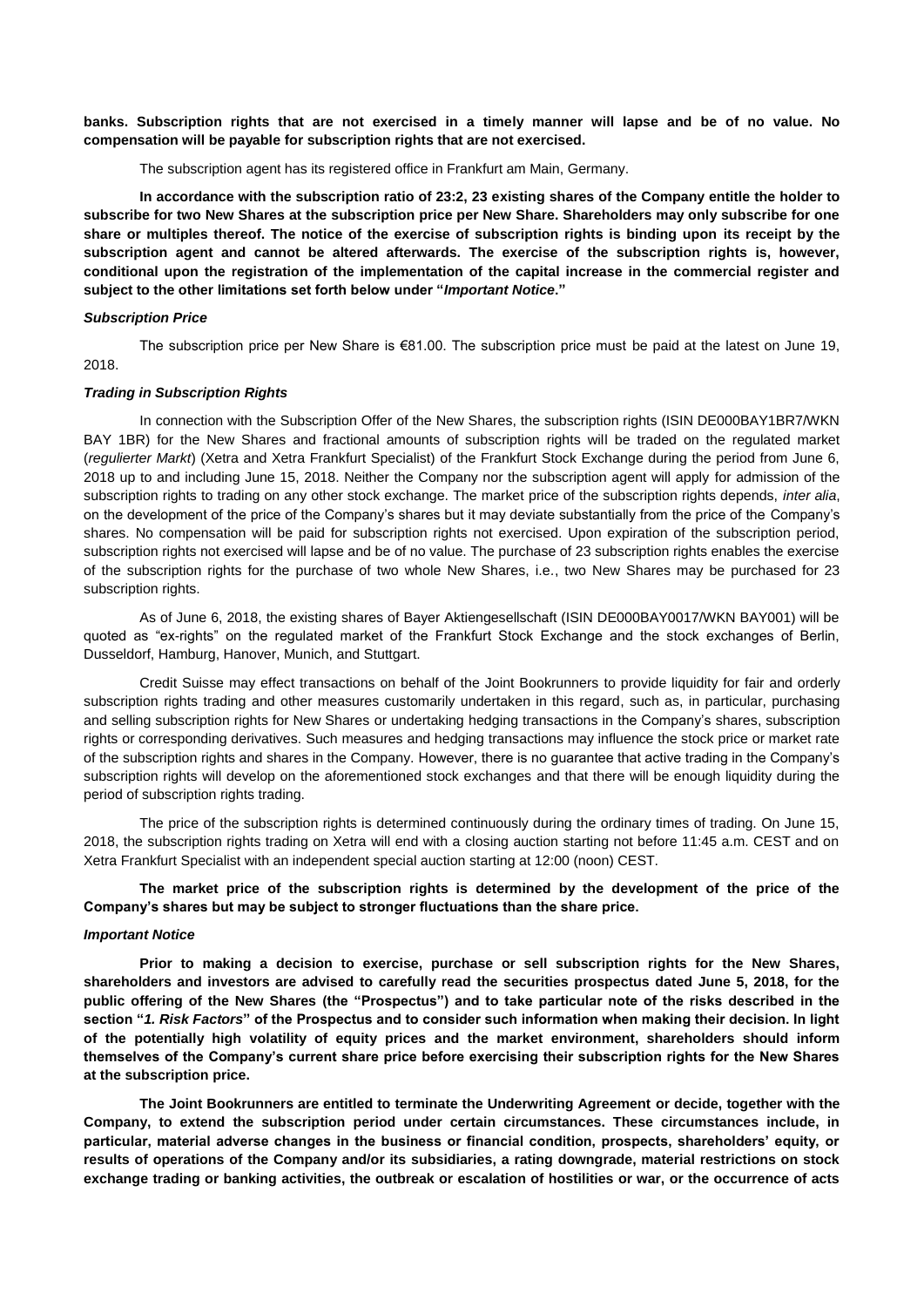**of terrorism or other calamity or crisis which have a material adverse impact on the financial markets in Germany, the United Kingdom, or the United States. The Joint Bookrunners are further relieved from their obligations under the Underwriting Agreement if the implementation of the capital increase is not registered in the commercial register maintained by the local court of Cologne, Germany (***Amtsgericht Köln***) on the second business day following the day on which the New Shares were subscribed, by 11:59 p.m. CEST, and the Joint Bookrunners and the Company fail to reach an agreement on a later deadline.**

**If the Joint Bookrunners terminate the Underwriting Agreement before the implementation of the capital increase has been registered in the commercial register, shareholders' subscription rights will lapse without compensation. In this case, the institutions brokering subscription rights trading will not reverse any transactions already completed with investors. Accordingly, investors who have acquired subscription rights through a stock exchange would suffer a complete loss. In addition, if, at the time of the termination, any sales of New Shares have already been made, the seller of the relevant shares bears the risk of not being able to meet the delivery obligation by delivering New Shares. If the Joint Bookrunners terminate the Underwriting Agreement after the registration of the implementation of the capital increase in the commercial register, shareholders and purchasers of subscription rights who have exercised their subscription rights will be entitled to acquire New Shares at the subscription price; a withdrawal of the shareholders and those having acquired and exercised subscription rights is no longer possible in such case.**

## *Certification and Delivery of the Subscribed and of the Acquired New Shares*

The New Shares (ISIN DE000BAY0017/WKN BAY001) will be represented by a global share certificate, which is expected to be deposited with Clearstream Banking Aktiengesellschaft on June 20, 2018. Under the Company's articles of incorporation, shareholders are not entitled to have their shares evidenced by individual share certificates. Unless the subscription period is extended or the Subscription Offer is cancelled, the New Shares subscribed for in the Subscription Offer are expected to be made available to the collective securities custody as co-ownership proportion in the global share certificate on or about June 22, 2018. In the same way, the New Shares acquired in the Rump Placement (as described below) are expected to be made available on June 22, 2018, i.e., after the end of the Rump Placement. The New Shares hold the same rights as all other shares of the Company (including full dividend rights from the fiscal year starting January 1, 2018) and do not convey any additional rights or advantages.

#### *Commissions Charged by Custodian Banks*

The custodian banks may charge a customary commission in connection with the subscription of the New Shares as well as for the sale and purchase of subscription rights.

## *Placement of Unsubscribed New Shares/Rump Placement*

The Joint Bookrunners will offer any New Shares not subscribed for in the Subscription Offer (the "**Rump Shares**") for sale to eligible investors in the Federal Republic of Germany and other selected jurisdictions at a price at least as high as the subscription price (the "**Rump Placement**"). In the United States, the Rump Shares will only be offered to qualified institutional buyers within the meaning of Rule 144A under the U.S. Securities Act of 1933, as amended (the "**Securities Act**") meeting the requirements of Rule 144A under the Securities Act and outside the United States to eligible investors in offshore transactions in reliance on Regulation S under the Securities Act.

### *Admission to Trading and Listing of the New Shares*

The admissions of the New Shares to trading on the regulated market (*regulierter Markt*) of the Frankfurt Stock Exchange with simultaneous admission to the sub-segment of the regulated market with additional post-admission obligations (Prime Standard) of the Frankfurt Stock Exchange and to the regulated market of the stock exchanges of Berlin, Dusseldorf, Hamburg, Hanover, Munich, and Stuttgart are expected to be granted on June 20, 2018. The New Shares are expected to be included in the existing quotation for the Company's listed shares on the Frankfurt Stock Exchange and the stock exchanges of Berlin, Dusseldorf, Hamburg, Hanover, Munich, and Stuttgart (ISIN DE000BAY0017/WKN BAY001) on June 22, 2018.

### *Selling Restrictions*

The subscription rights and the New Shares have not been or will not be registered under the Securities Act or with the securities regulatory authority of any state or other jurisdiction of the U.S. The subscription rights and the New Shares may at no time be offered, sold, exercised, pledged, transferred or delivered directly or indirectly, to or within the U.S., except pursuant to an exemption from the registration requirements of the Securities Act or in a transaction not subject to the registration requirements of the Securities Act and, in each case, in accordance with any applicable securities laws of any state of the United States.